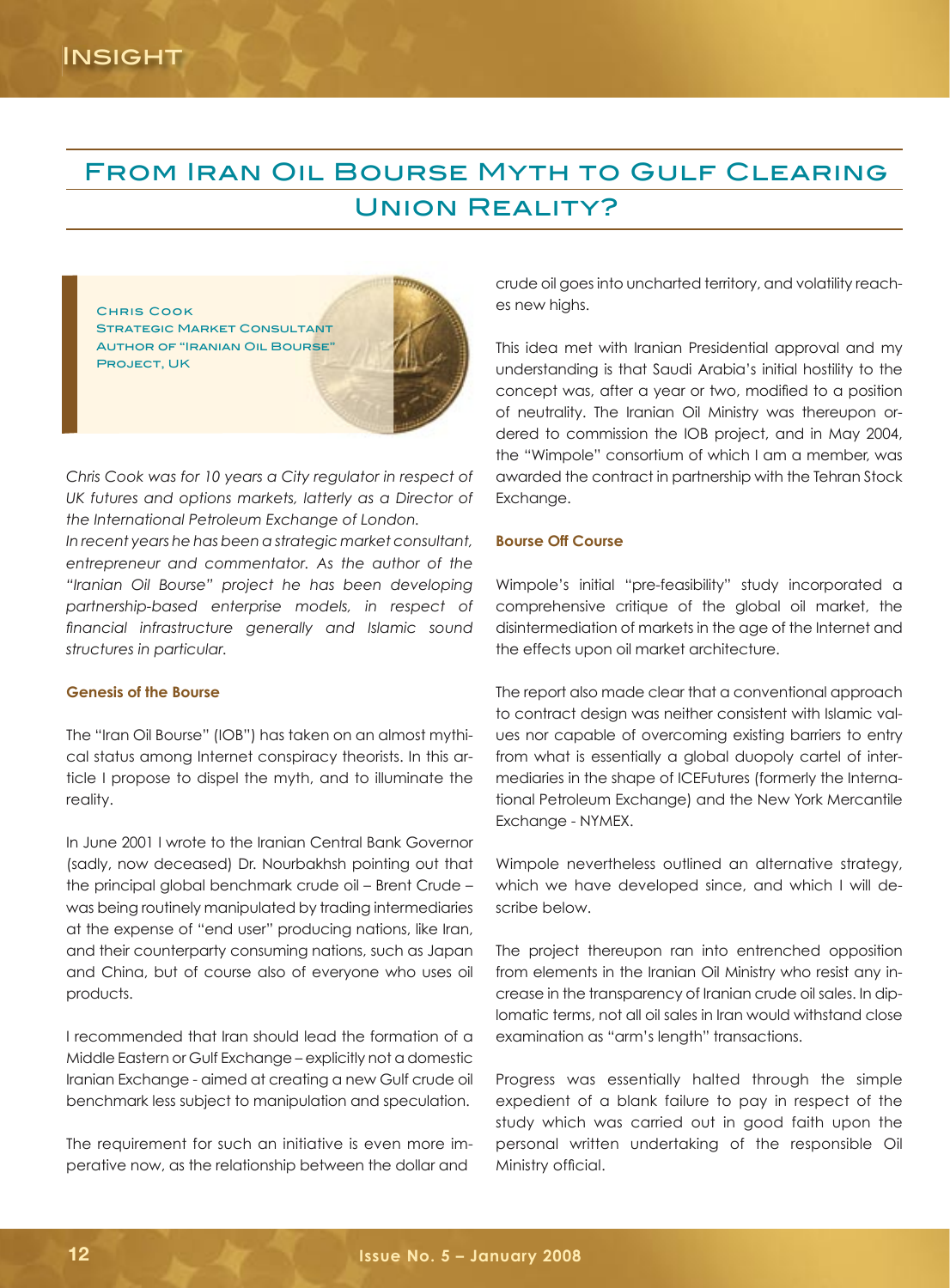This reality of a complete project standstill has never been apparent from the continuing stream of rhetoric and announcements of entirely non-existent "progress" which before long took on a life of their own and became associated with all manner of internet conspiracy theories. In particular, there is the pervasive IOB "dollar-killer" narrative, which is from the same stable as the theory that the cause of Saddam Hussein's downfall was the cessation by Iraq of oil sales in dollars and a move to Euro oil pricing instead.

volatility and this, plus the Clearing House's capital, and possibly reinsurance, provides the necessary security for the guarantee.

My approach to market architecture is to dispense with the intermediary, and instead all contracts taking place within a market network will be subject to the mutual guarantee of all market participants – a "Guarantee Society" not unlike a mutual "P& I Club" in the insurance world, and

It is certainly the case that the denomination of oil sales has been a recurring subject at OPEC meetings, and Iran has, of course, recently moved away from dollar pricing for pragmatic reasons. However, to my personal knowledge, the denomination of contract pricing has never been a consideration.

Not only did Wimpole never reach the contract design phase, but we were explicitly told by the Iranian OPEC representative personally, in London, that crude oil contracts could only be a

medium or long term objective. The initial contracts will therefore be in unimportant "fringe" oil products such as bitumen or even petrochemicals. So much for what the IOB was not: perhaps more relevant is what it was, is and could yet be.

#### **Proposed Bourse Architecture**

A bank acts as a credit intermediary between borrower and depositor, backing an implicit guarantee with an amount of capital set by the Basel-based Bank of International Settlements.

In exactly the same way, a "Clearing House" acts as a "Central Counterparty" which comes between the seller and a buyer of a contract for future delivery of (say) a commodity, and guarantees the performance of both. The Clearing House collects a "margin" deposit from counter-parties which is set at levels based upon market

not dissimilar to the Islamic concept of "Takaful."

This guarantee would be backed, in the normal way, with margin deposits/provisions paid into a Default Fund or Pool, and possibly subject to reinsurance arrangements.

Key to this architecture was the enactment in the UK in 2001 of a new "open" corporate form – a simple, but radical, combination of Company and Partnership which has subsequently been introduced in Japan, in the financial centers of both

Dubai and Qatar, and will shortly be introduced in India.

Using this "Open" Corporate form – so-called because the LLP agreement is not prescribed by statute and may take any form the members may consensually agree – it is possible for a "Clearing Union" architecture to be achieved. In this model, a consortium of service users – the market participants – become LLP members alongside a consortium of market service providers (see figure).

The Market LLP framework (see figure) aligns the interests of all the stakeholders in an entirely new way through the use of a partnership between stakeholder consortia.

#### **Proposed Bourse Contract Design**

Both debt and futures contracts require future performance of an obligation at a fixed price. Both result in a multiplication of risk known as "gearing" and require risk

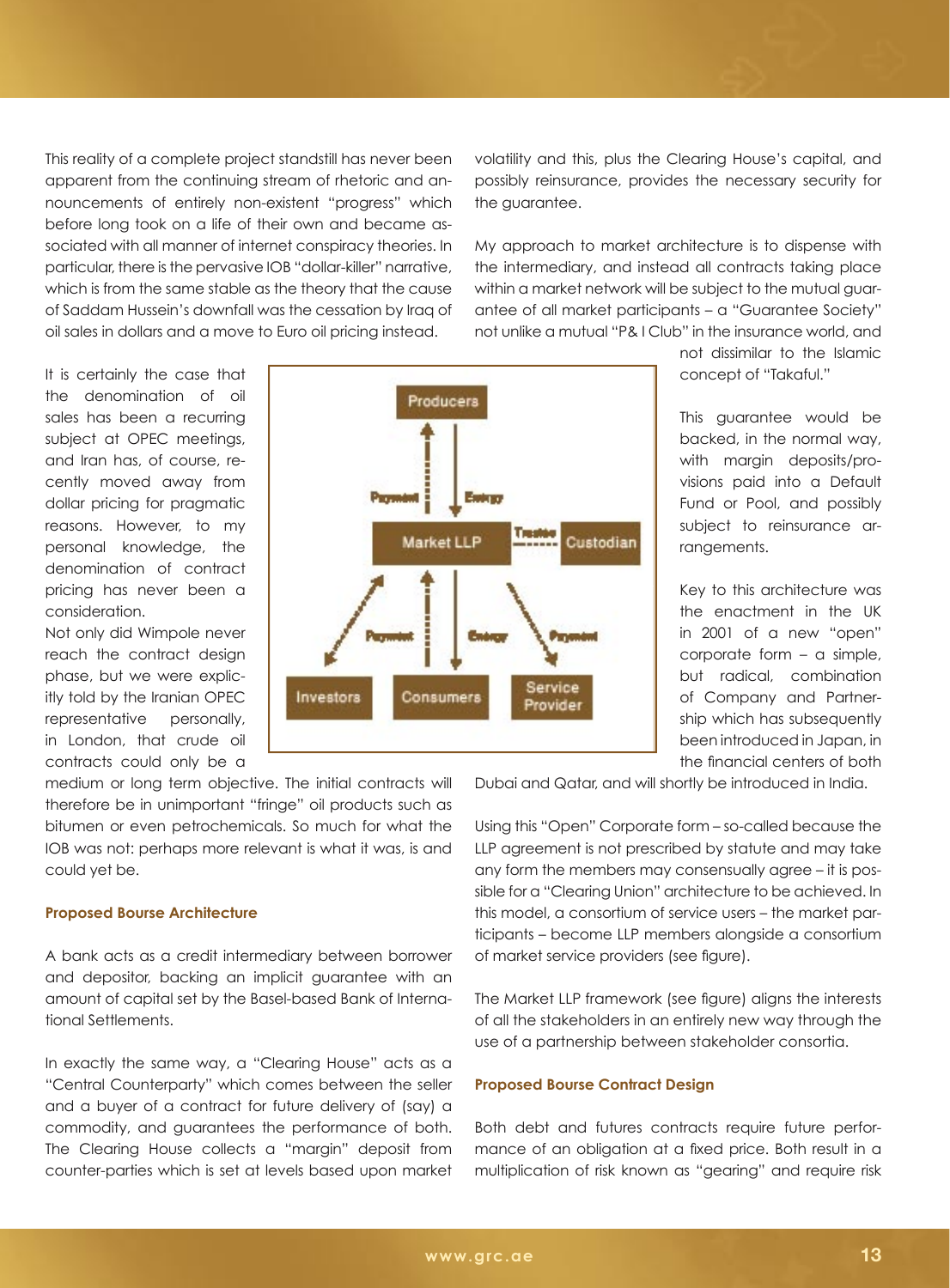# **INSIGHT**

management through the use of risk capital by a credit intermediary (bank) or risk intermediary (Clearing House) as the case may be.

Such contracts, which rely upon the issue of a claim over value (IOU) by a Bank, or a "short sale" by a seller may be characterized as "deficit-based" finance. Where a bank loan, or margin, is secured by collateral it may be said to be "deficit-based" but "asset-backed."

Having spent much time in the study of Islamic finance in recent years, I have yet to learn how "gearing" of any sort may be consistent with Islamic values.

"Asset-based" finance, on the other hand, is based upon investment through ownership of a productive asset and/or its production or revenues in a legal vehicle.

Conventional "equity" finance is based upon ownership using the legal vehicle known as the "joint stock limited liability company" or "corporation": however, the emerging use of unconventional legal vehicles is becoming a global phenomenon.

In Canada, for instance, virtually the entire capital market now consists of two tiers, the first being shares in conventional listed corporations, and the second being units in income trusts, whereby part of a company's gross revenues are committed into trusts and units sold to investors.

The phenomenal growth of income trusts has been due to the appetite of pension funds for gross revenues before company managements are able to access them: ie pre-distributed corporate revenues.

A similar outcome, but without the tax and management issues and complexities which make trusts so popular with lawyers, is also now possible using LLPs (or in the US, LLCs) to create "capital partnerships" whereby proportional units or "equity shares" in revenues or production are shared as between providers and users of capital. The outcome will be immediately recognisable to students of Islamic Finance as "Musharakah."

The contracts I propose essentially consist of units in a "Pool" of commodity production constituted as a fund within a corporate "wrapper."



Sellers will sell production into a Pool, and buyers will buy production from the Pool, and the market price will be based upon an auction process established by reference to actual deliveries – the "spot" price.

Investors may buy and sell units in the Pool at any time but do not – by definition – participate in the auction.

The result is a new asset class not dissimilar to "exchangetraded commodity" funds. Producers may both "hedge" sales by selling production forward and receive what is in effect an interest-free loan: likewise consumers may hedge purchases by paying now for future consumption. For investors the result is a simple new – un-geared, and hence suitable for "retail" investors – mechanism for investing in commodities.

The outcome is also of a continuous asset class of commodity "units," as opposed to a fragmented and continually "rolling" series of contracts typically with monthly expiry dates. This will lead to dramatic savings in the transaction costs of holding an investment in commodities over time. If gearing is required, units may be bought with borrowed money, or option contracts may be used.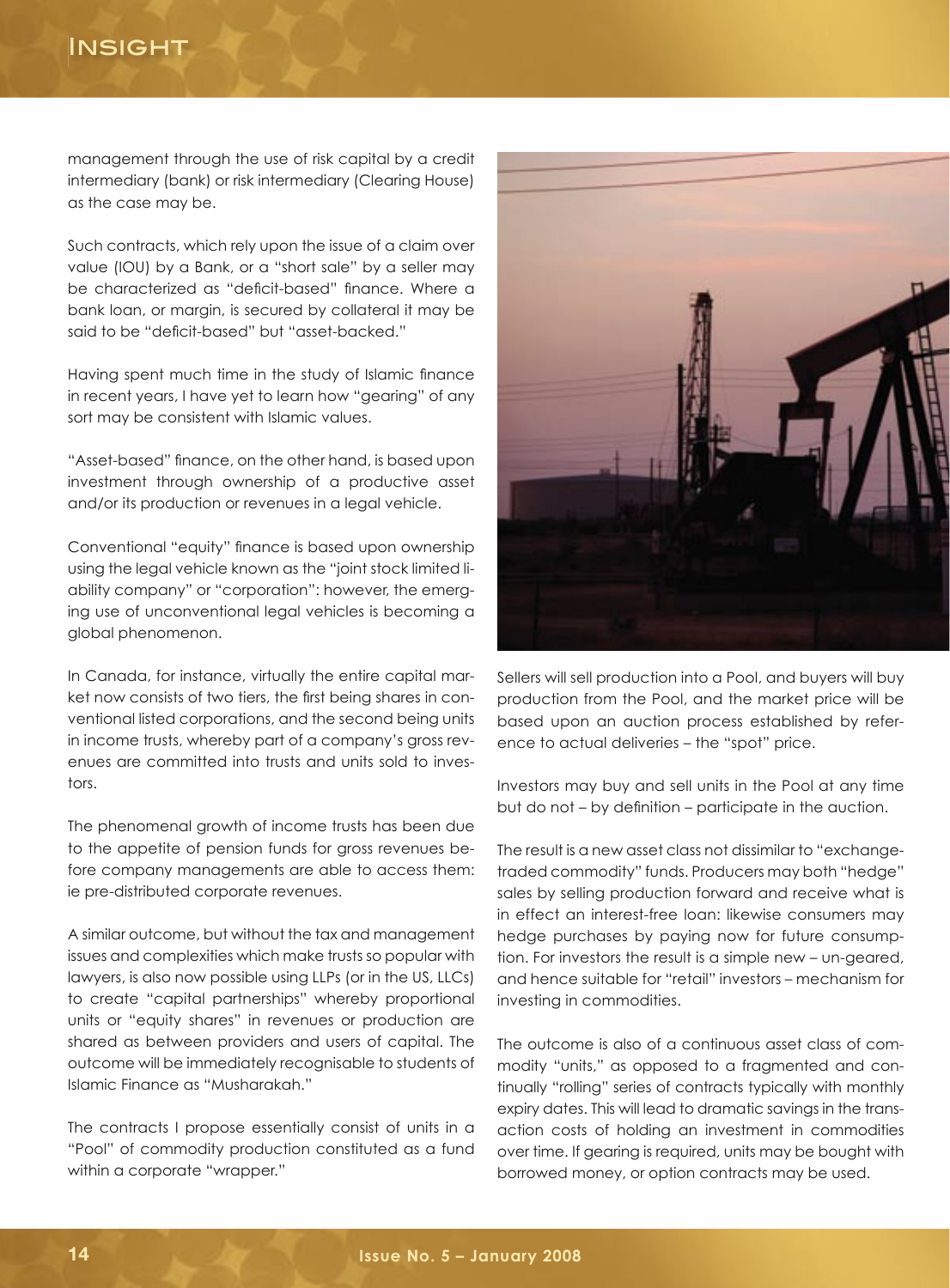

## **Bourse Alternatives**

There has, for many years, been considerable competition in the Middle East for the prize of a benchmark Middle East quality crude oil, the protagonists being the duopoly of ICEFutures and NYMEX with competing contracts. There is also the Qatari International Mercantile Exchange ("IMEX") initiative.

IPE, before its acquisition by ICE, made two attempts, in which I was personally involved, to launch a Dubai quality contract. The first was launched two weeks before Saddam Hussein invaded Kuwait, while the second struggled for years in a joint venture with Singapore's SIMEX before being put out of its misery.

In order to achieve a successful derivatives market it is first necessary

for there to be "spot" physical transactions, which in turn requires that underlying physical contracts do not preclude re-sale. Neither Saudi nor Iranian crude oil is sold on such terms, and it has only been the Dubai quality of crude oil which has been freely available in this way.

The Dubai Mercantile Exchange contract is conceptually based upon its partner NYMEX's West Texas Intermediate ("WTI") contract which is deliverable by pipeline. Deliveries into vessel always raise practical issues in contracts where the trading unit is relatively small – 1,000 barrels – and the physical cargo size large, e.g. Brent crude oil's 500,000 barrels physical cargo size.

In the case of the IPE Brent crude oil contract this meant that in the late 1980s the first two iterations of the contract failed and the successful IPE contract is settled in cash upon expiry at a price based upon an Index calculated against independently observed and reported Brent forward "15 Day" contracts. The ICEFutures contract is "cash settled" against Dubai crude oil prices as reported by Platts – the independent market price observer – on the last day of trading. Unfortunately the Platts Dubai benchmark has declined in credibility along with Dubai production in the years since the failed IPE/SIMEX contract.

It is difficult to see how either the DME contract or the ICE-Futures contract can ever succeed without a huge infusion of liquidity into the underlying "physical" market.

The Qatari IMEX initiative faces the same problem in launching a crude oil contract and realistically could only hope to succeed with LNG – of which it is a dominant producer – if it can establish a liquid physical market.

Since the financing of LNG infrastructure using bank credit typically requires long-term supply contracts priced by reference to crude oil, the number of LNG cargoes reaching the open market will always be limited, and since the market is in a nascent stage the number of buyers is also limited.

Conventional "deficit-based" LNG contracts are therefore, at best, a long-term project.

# **A Gulf Clearing Union?**

The Iranian OPEC representative informed us that he had advocated for some 20 years the institution of an "OPEC Bank" and related financial institutions.

In recent years we have seen proposals for a Gulf "single currency" among GCC states but this appears increasingly remote, particularly now that Kuwait has led the way in leaving the "dollar peg," and the dollar appears to be in secular decline in the absence of remedies the US is politically unable to apply.

While some commentators suggest that the Euro may come to replace the dollar as a global reserve currency, the truth of the matter is that no deficit-based currency is sustainable in the long term in a world of finite resources.

### **What then is an Alternative?**

Using the market and contract architecture outlined above it is possible to imagine how Gulf States, extending to Iran and Iraq, could commit a proportion of production of both crude oil and LNG to "Pools" the units of which could form a "Carbon dollar." In fact, I believe that